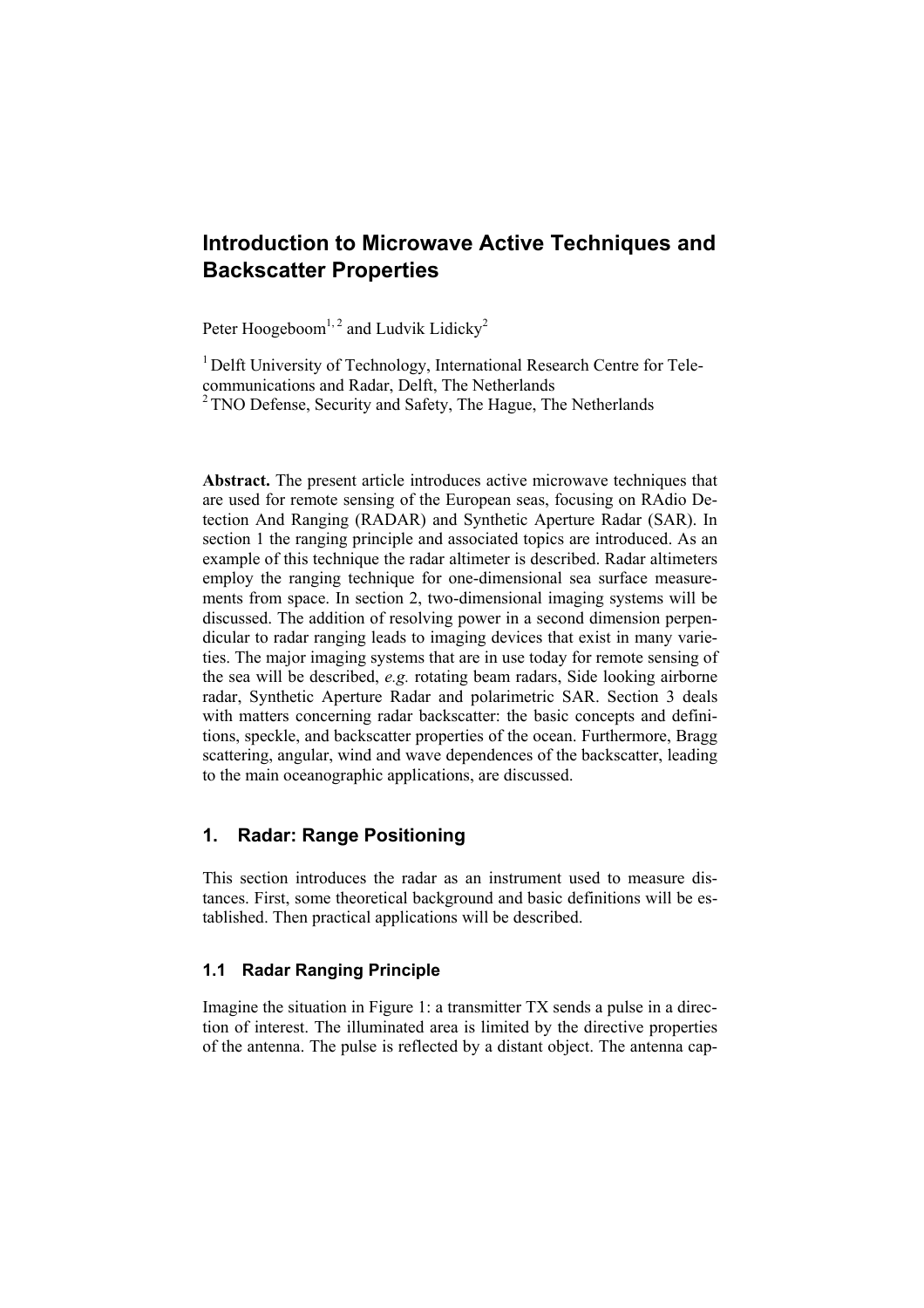tures the signal and passes it to the receiver RX, which filters the signal and samples the echo. The time *t* that has elapsed since transmission of the pulse can be determined from the output samples. The pulses travel at the speed of light *c*. The range *r* to the target can be found from *t*:

$$
r = \frac{ct}{2},\tag{1}
$$

where  $c$  is the speed of light. The radar pulse has to travel twice the range, from radar to object and back, hence the factor 2 in the formula. In its simples form, this radar is known as a non-coherent pulse radar. It measures amplitude and time-delay. The phase of the received signal is ignored.



**Fig. 1.** Principle of the range measurement with a pulsed radar system.

#### **1.2 Range Ambiguities**

To monitor changes in the object or to determine its speed by measuring Doppler shift, a coherent pulse-Doppler radar is required. Modern SAR systems, scatterometers and altimeters belong to this category. Such radars measure received amplitude and phase. Successive phase measurements from successive pulses reveal the Doppler frequency shift due to motion of the reflecting object.

The coherent pulse-Doppler radar transmits pulses at a rate called *Pulse Repetition Frequency* (PRF). Pulse repetition is also used to increase the signal-to-noise ratio (SNR) of the radar measurement by integration. The higher the PRF, the more SNR is achieved, and the higher is the maximum Doppler shift that can be measured. But a high PRF is a potential source of range ambiguities. An ambiguity occurs when reflections from two different distances appear at the same position on the radar timeline. Consider Figure 2. The radar timeline is indicated, with several transmitted pulses. In the top drawing, echoes A and B are found in response to the first transmitted pulse. They are received before the transmission of the second pulse.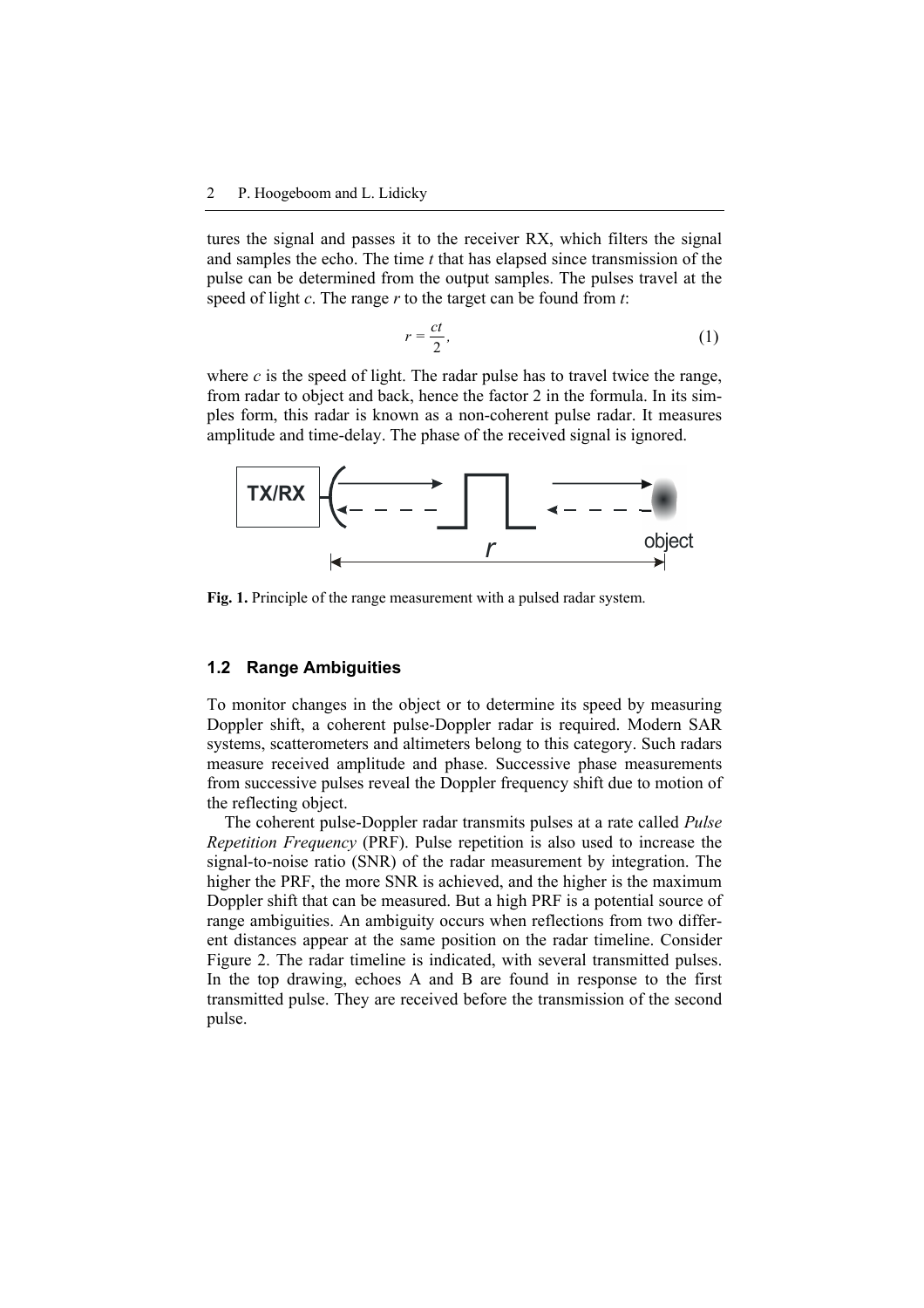

**Fig. 2.** Unambiguous (above) and ambiguous (below) range sampling with radar pulses.

In the lower part of Figure 2, the PRF is increased. Echo B is still from the first pulse, but the radar could erroneously interpret this echo as coming from the second pulse, hence at a shorter distance. In fact, if an echo is present at this shorter distance, it would interfere with the long distance echo B, causing a range ambiguity. To avoid this problem, one has to ensure that all significant targets are at a distance closer than the so-called *unambiguous range* 

$$
r = \frac{c}{2PRF} \tag{2}
$$

For satellite systems, this is impossible. The distance between the satellite and the Earth is simply too large. Pulses cannot be sent at a PRF meeting the unambiguous range, because of other PRF requirements, *i.e.* a PRF that is high enough to sample all Doppler shifts due to the motion of the satellite unambiguously. However, by clever interpretation the unambiguous range can be compensated for the distance between the satellite and the first echoes received from the ground. As a result, the unambiguous range requirement in (2) can be relaxed. The range difference between the near and far end of the ground area that can be imaged unambiguously by the satellite, is limited by the required PRF and can be derived from (2).

#### **1.3 Pulse Compression and Range Resolution**

To obtain high range resolution in radar, pulses with a wide spectrum must be transmitted. This can be achieved in two ways: The first way is easy to understand. One could transmit very narrow, in theory rectangular, pulses, which represent a wide frequency spectrum. This method is applied with brute force non-coherent radar systems. Figure 3 illustrates how two equal point size objects that are close together can be separated if the pulse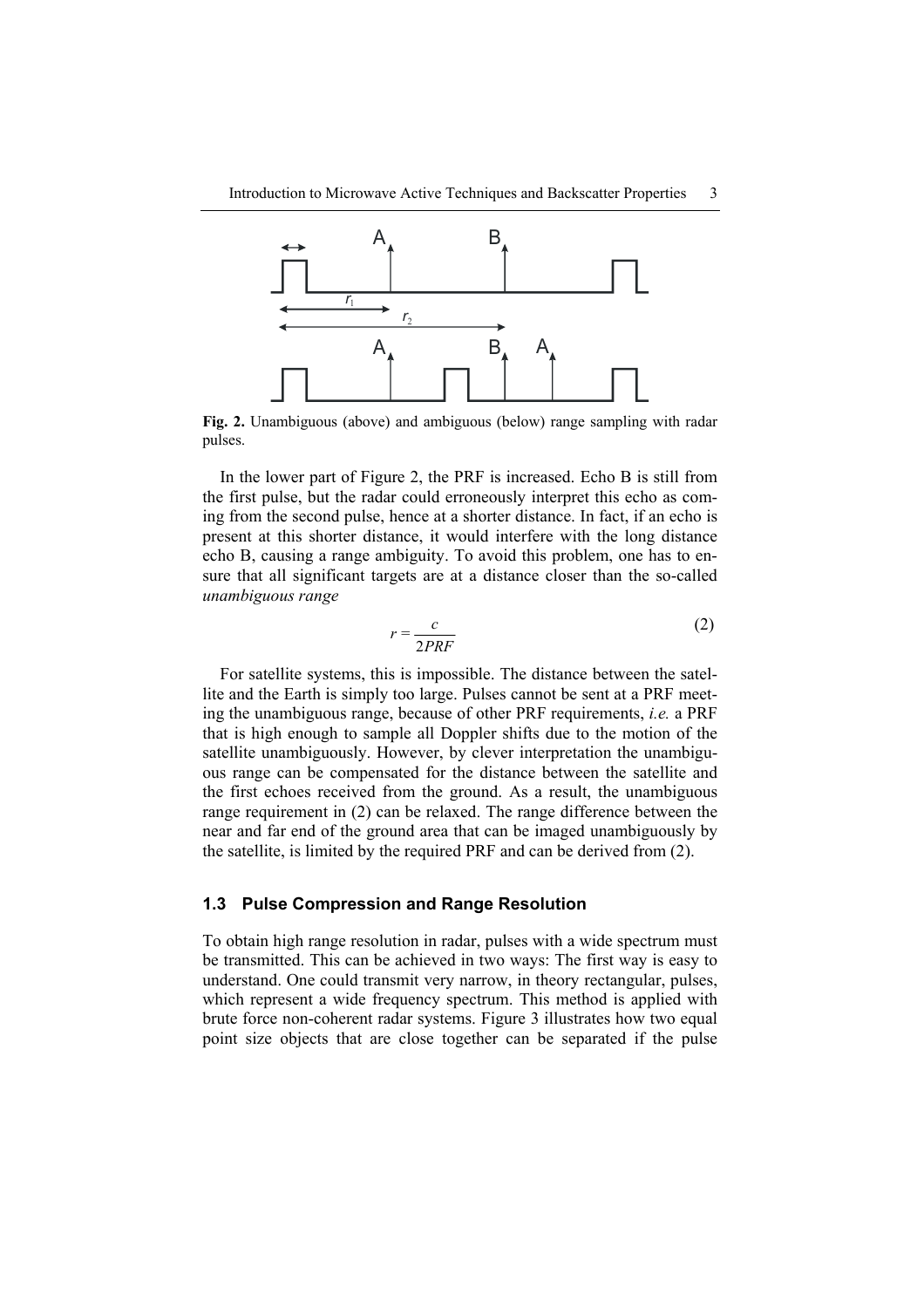length is in the order of the distance between these objects. The dip in the received signal is just large enough to separate the two objects. This determines the radar resolution. A practical way of defining the radar resolution is through the pulse width  $\tau$  of the transmitted pulse, measured at the half-power points, as shown in Figure 3 right-hand side. The pulse width  $\tau$ in seconds hence determines the resolution h in meters:

$$
h = \frac{c\,\tau}{2} \tag{3}
$$

For example, a pulse width of 10 nanoseconds corresponds to 1,5 meter resolution. The frequency bandwidth *B* of this pulse is approximately equal to  $1/\tau$ , or 100 MHz in this example. Note that this definition of resolution, which is commonly used in radar, differs from the resolution definition for optical systems. The latter is often based on the visibility of line pairs at a threshold contrast level. A difference up to a factor of 2 may occur.



**Fig. 3.** Optical line pair resolution definition (left) applied to radar pulses and range resolution definition for a radar system (right).

The second way to achieve high resolution is to transmit longer pulses haped in such a way that they will have a broad bandwidth. The involved manipulation of the carrier wave implies the use of a coherent pulse-Doppler radar. An example of a common pulse shape used in radar is a *chirp*. Roughly speaking, as long as the bandwidth of the narrow pulse in the first example and the long, chirped pulse are the same, transmitted information (and thus the system resolution) will be the same.

To retrieve the resolution from the long, chirped pulse responses, an operation called *matched filtering* is needed. A matched filter performs a correlation of a received signal with a replica of the transmitted waveform, hence the term "matching". The matched filter output shows narrow sharp peaks at centre positions of the original pulses, see Figure 4. Since a matched filter transforms long pulses into short ones, this operation is also called *pulse compression*. Pulse compression is often used in coherent radar systems for power budget reasons. The average output power of the ra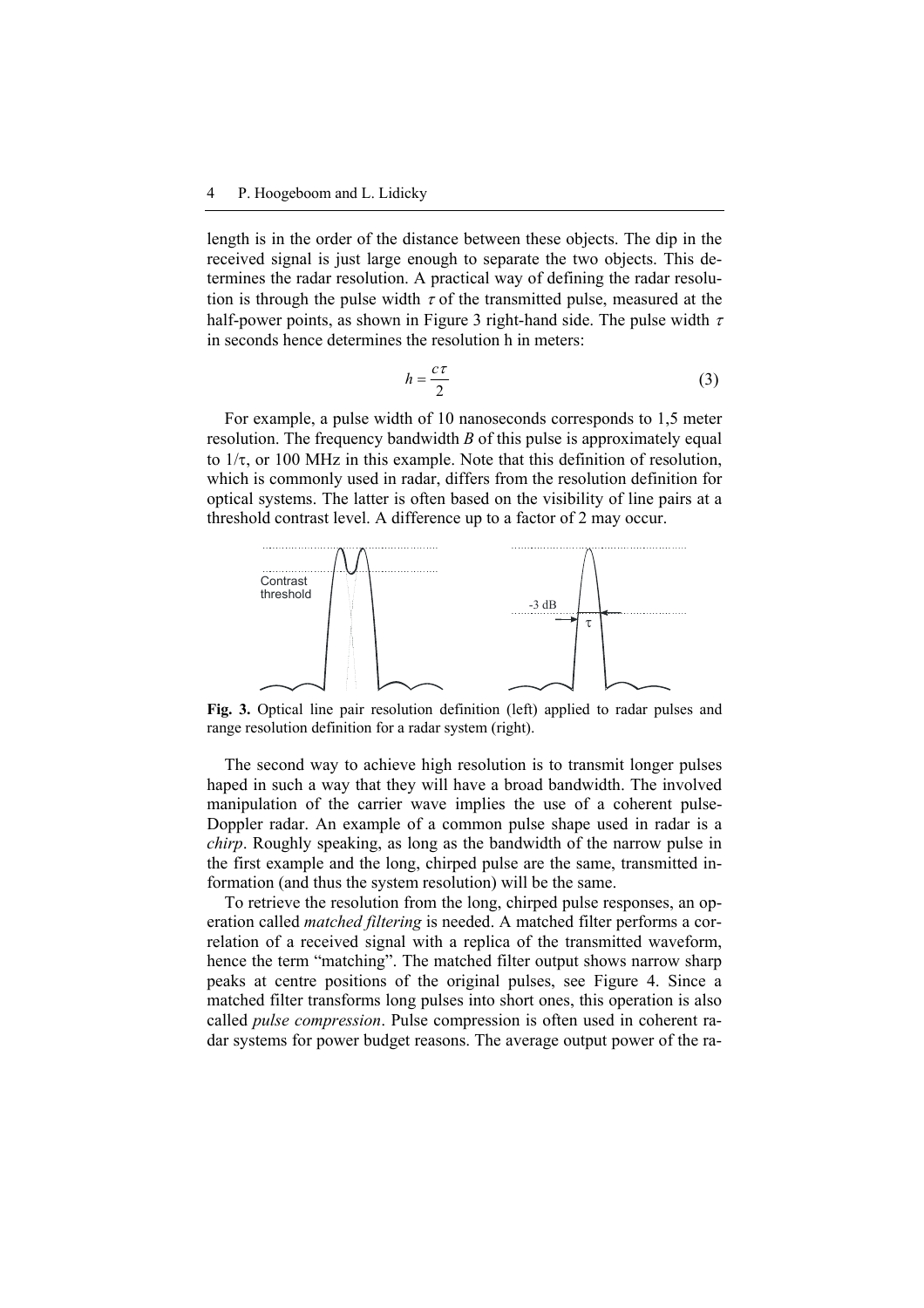dar is important in achieving sufficient SNR. If a radar transmits shorter pulses to obtain finer geometrical resolution, the peak output power must be increased to maintain the same SNR. Due to technical limitations, a longer pulse of lower peak power is often preferred.



**Fig. 4.** Pulse compression with a matched filter (*h*); a long chirp (left) is converted to a narrow, high energy pulse (right).

A theory dealing with design of chirped pulses is called *waveform design* (Levanon 2004). Also, the pulse compression procedure influences system resolution. Mostly, the *Maximum Likelihood Estimation* (MLE) is used to perform the pulse compression. The resolution h obtained is given by equation 17.3, where again the pulse length  $\tau$  is 1/B, the bandwidth of the pulse. As an alternative, M*inimum Mean Square Error Estimation* (MMSEE) can be used to enhance the resolution. However, MLE is easier to perform and it is more robust in the presence of noise (Haykin 2006).

#### **1.4 Applications**

A typical application of a ranging device in the remote sensing of seas is the altimeter. Its basic setup is provided in Figure 5. It is a down-looking coherent pulse-Doppler radar mounted on a satellite platform. The radar has a pencil-beam antenna which is pointed perpendicular to the Earth surface. The use of a narrow pencil beam enables application of the altimeter over oceans and seas, even close to the coast. This is of importance for applications in the European seas.

The radar transmits chirped pulses to obtain a high range resolution and sufficient SNR. Since sea water constitutes a very good reflector, the sea surface behaves as a mirror reflecting radar pulses back to the satellite. The incoming pulses are compressed as shown in Figure 4. Each range measurement provides an actual height of the instrument above the sea surface. If the position and distance of the satellite to the centre of the Earth are known, the measurement represents a sample of the water level at the Earth's surface. Calibration and correction for atmospheric delays are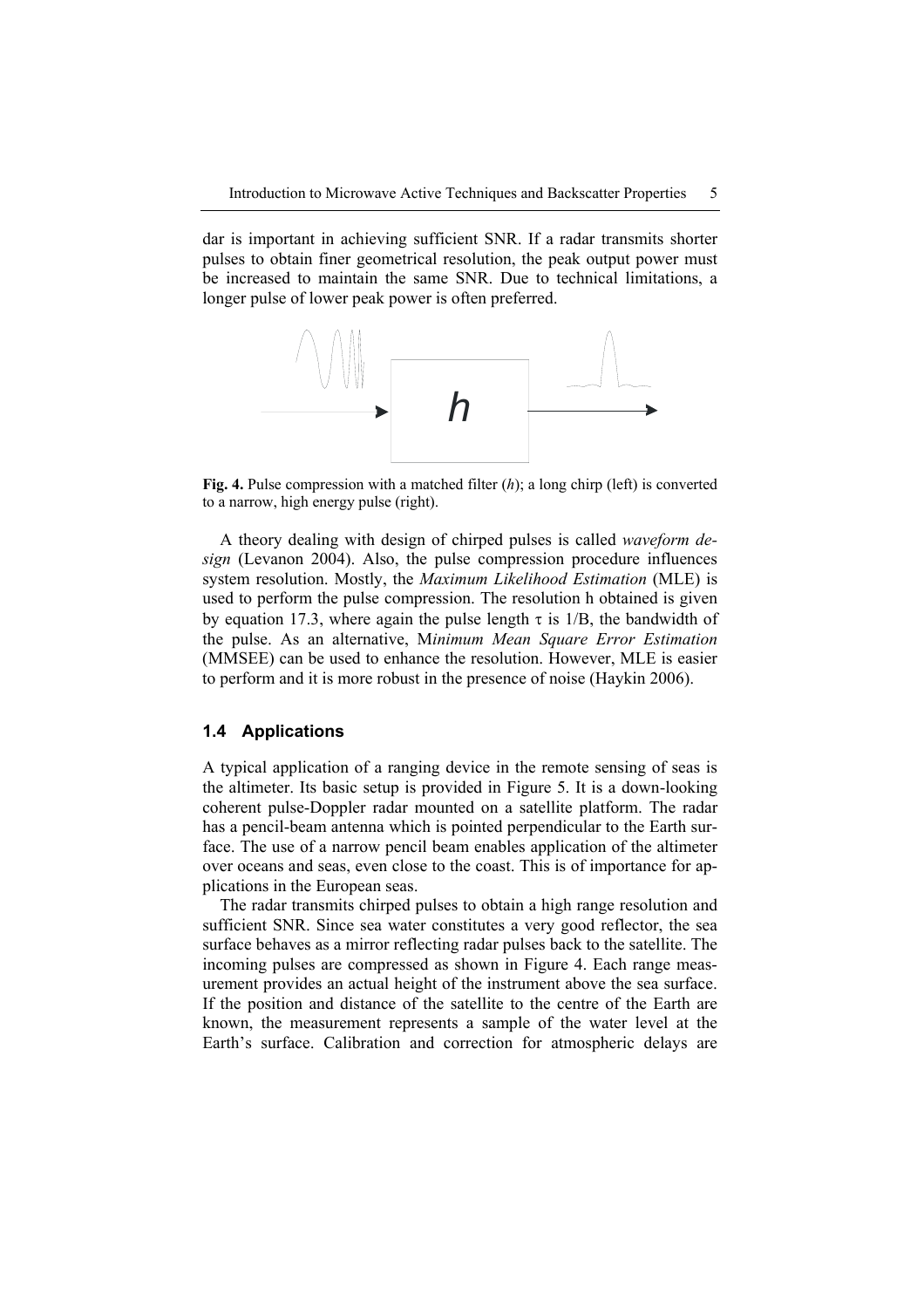needed to bring the results to a level that is of interest to the user community. Nowadays, the accuracy of the measurements after correction and calibration is at millimetre level.



**Fig. 5.** Space borne radar altimeter measurement concept.

As the satellite orbits around the Earth, a complete 3-dimensional picture of the water level is created. In addition to the general height measurement, the altimeter provides average waveheight and windspeed. Waveheight is deduced from the shape of the reflected pulse, whereas the wind speed can be found from the backscatter level. Although more information can be retrieved, most often, altimeters are used to determine wave height and wind speed in addition to the primary height measurement.

# **2. Azimuth Positioning, Synthetic Aperture Radars**

This section will take radar instruments from one dimensional ranging to the next level: two-dimensional radar sensing and signal processing in range and azimuth will be introduced. Here, azimuth means a direction perpendicular to the range direction, parallel to the antenna motion direction. Historically, the non-coherent radar systems used for range and azimuth positioning evolved from one-dimensional systems described above. By moving or rotating the antenna, adjacent azimuth locations are imaged in addition to the ranging. Finally, the requirement for higher resolution has led to the development of Synthetic Aperture Radar (SAR). A more complex coherent pulse-Doppler radar system is required for this application and also extensive digital processing capability is needed.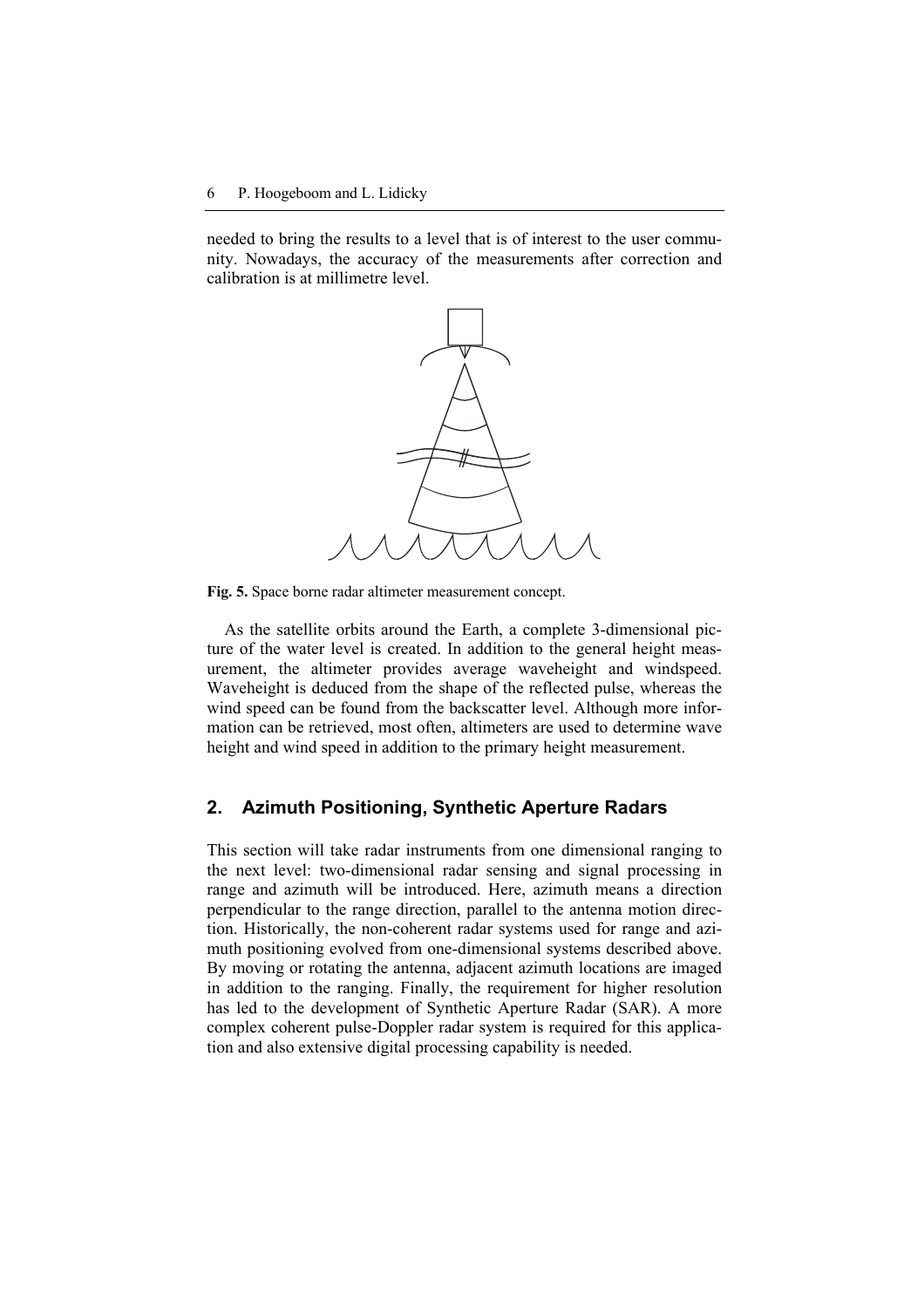# **2.1 Rotating Beam Radars**

Rotating beam radars are traditionally non-coherent radars that use a rotating antenna with a narrow beam width in the direction of rotation (azimuth). The image is formed by plotting the range measurements for each azimuth angle at the correct position in a 2-dimensional display. If the systems are used at long ranges, the azimuth resolution, which degrades with range, becomes noticeably crude.For a long time, rotating beam radars have been mainly used for (maritime) traffic applications, *e.g.* as ship radars to monitor the presence and movements of other ships. They are also used as coastal radars and as harbour radars and at airports to monitor the traffic situation. Nowadays rotating beam radars are also in use for remote sensing of the seas. Wave fields can be imaged by these radars and they can visualise surface slicks from oil spills etc. The radar itself being stationary, delivers an image at every rotation of the antenna. The resulting pile of 2D wave images can be analysed in a computer to provide wave spectra, water current and water depth information.

# **2.2 Side-Looking Airborne Radar (SLAR)**

From a technical point of view SLARs strongly resemble the rotating beam radar. The antenna rotation is replaced by an antenna translation, by mounting a non-coherent radar on an aircraft in such a way that it looks to the side(s) of the aircraft. Again, a 2D image is created. SLAR systems are in use throughout Europe for monitoring coastal areas and seas. They are capable of detecting the positions of ships and can detect oil spills. In these applications the crude azimuth resolution at longer ranges is not a major drawback. The relatively low system cost and ease of data processing, when compared to SAR systems, make them a favourable choice.

#### **2.3 Principle of SAR**

The major drawback of SLAR systems, *i.e.* the crude azimuth resolution, is overcome by the SAR principle. In radar systems, the azimuth resolution is determined by the antenna footprint, which increases with range. To maintain sufficient resolution at long range, one could increase the antenna size. The larger the antenna, the smaller the antenna footprint, the finer the resolution. However, a fine resolution at a long range will place unrealistic requirements on the antenna diameter. Consider a satellite carrying a radar. Many satellites orbit at heights of about 800 km. At such a radar range, the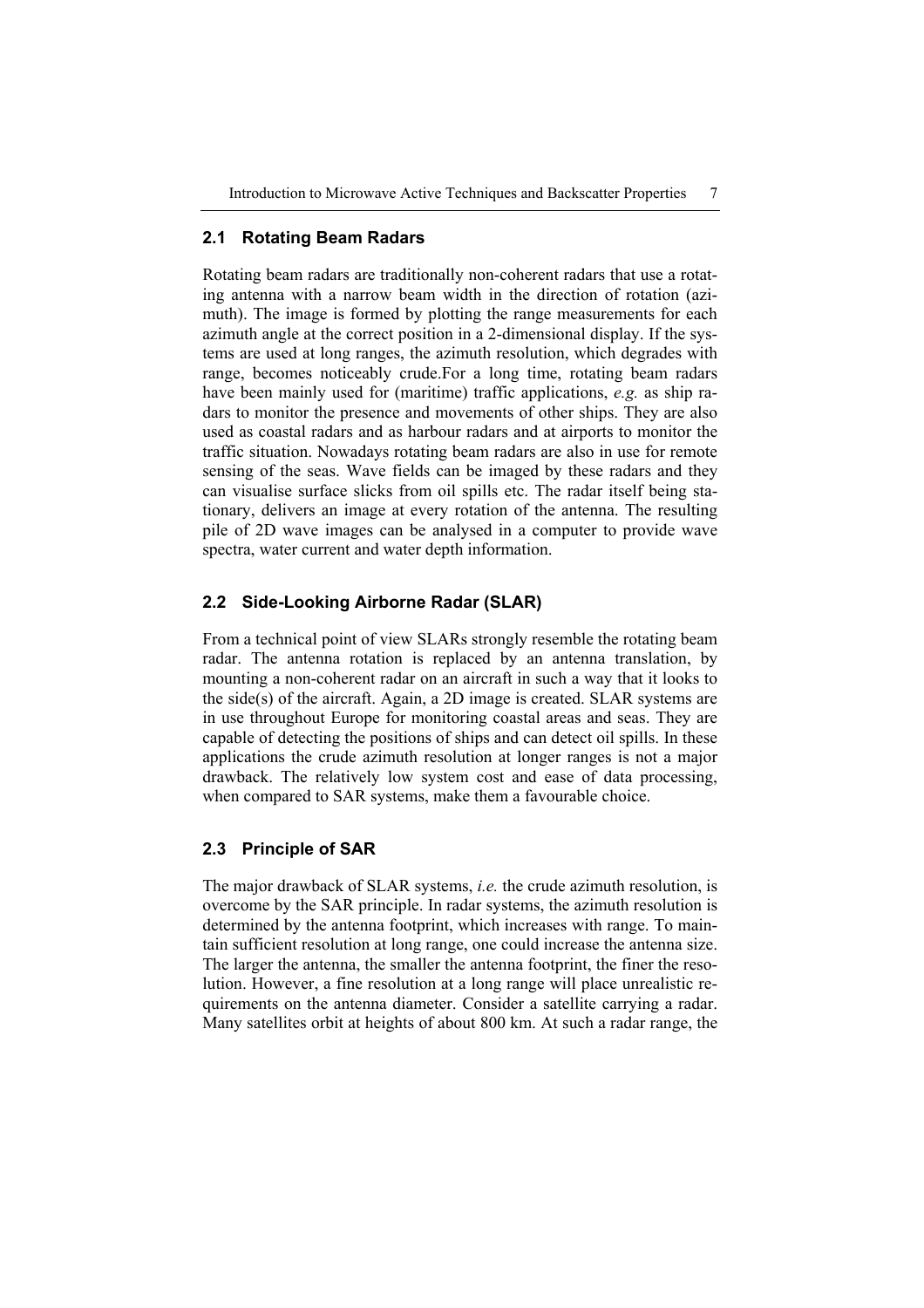antenna footprint will cover in azimuth several kilometres. To image ocean features, the azimuth resolution of such a system is unacceptable.

In order to circumvent this problem, the idea to *synthesise* a radar antenna aperture was suggested; hence the term *synthetic aperture radar*. The principle of a SAR system is the following: a moving, coherent pulse-Doppler radar takes range measurements along the path of its motion. These measurements are coherently processed to obtain a 2D image in range and azimuth direction. Since the azimuth measurements along the path are coherently combined, the same azimuth resolution is obtained as if a large antenna was used.

Another way of understanding the principle of SAR is to consider the change in Doppler frequency as the antenna moves along the objects to be imaged. For each object that appears in the beam, a positive Doppler shift is recorded as the radar approaches the object. In the middle of the beam the Doppler shift is zero, as the radar passes by. Finally, the Doppler shift is negative as the radar moves away from the object, until it is no longer within the scope of the radar beam. The radar has thus recorded a Doppler frequency chirp for each object. Through the use of the pulse compression technique previously described, this long chirp can be compressed to a narrow pulse.

Consider Figure 6. Suppose the radar moves in the azimuth direction and looks in the range direction at four point targets depicted on the right. The range positions of incoming pulses for each azimuth position are depicted on the left. The response for each object extends in range due to the long chirped pulses that are transmitted and in azimuth due to the long history that is recorded by the antenna. The goal of SAR processing is to obtain the focused points on the right from the data on the left. This task is achieved by means of 2D matched filtering. Observe that the shape of the signatures is range dependent. This complicates the processing. Various methods have been proposed (Carrara 1995, Soumekh 1999).



**Fig. 6.** Two-dimensional SAR signal responses and their processing.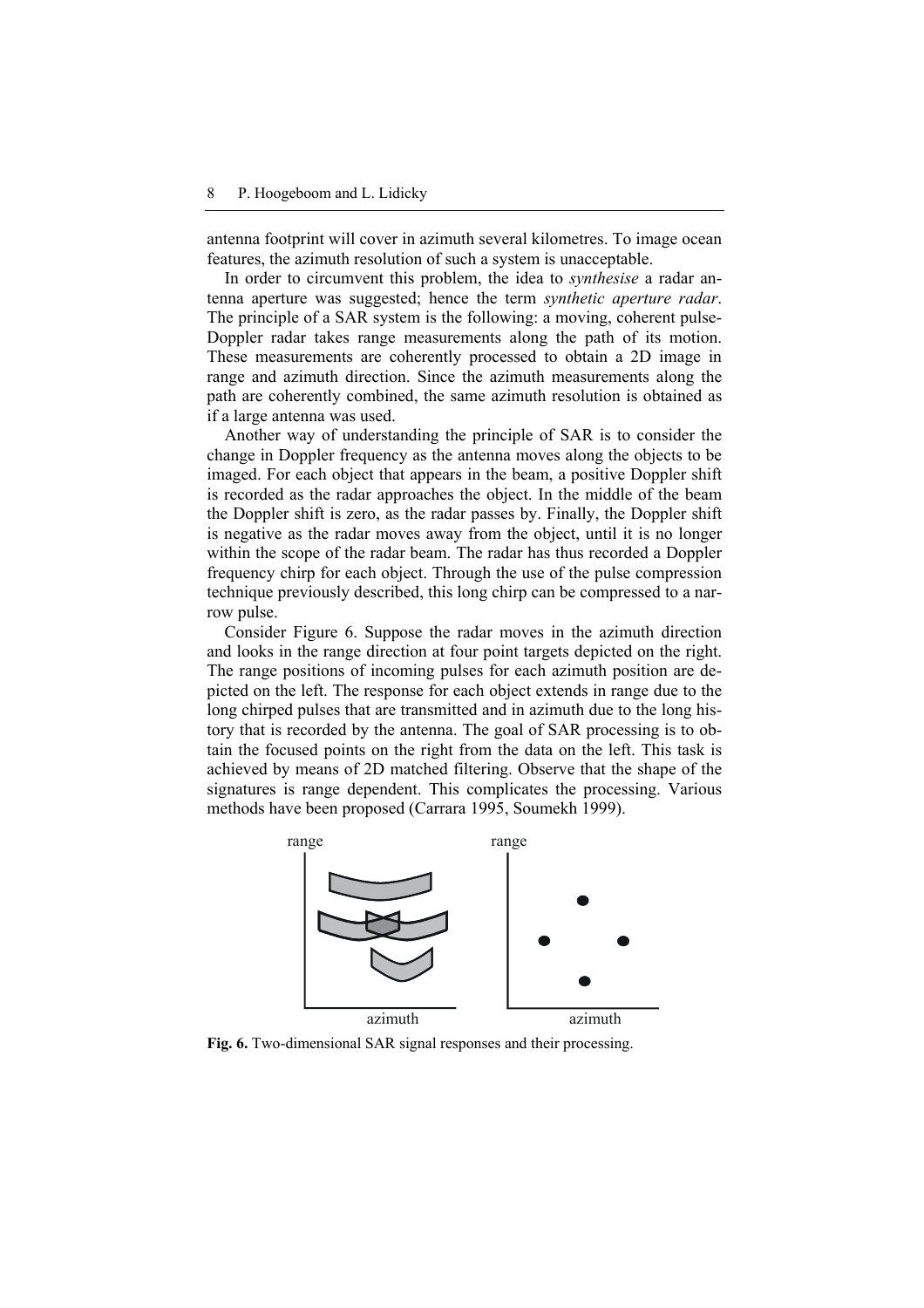The width of the signatures in azimuth depends on the length of the antenna: the longer the antenna, the narrower the beam, and the narrower the signature. This means fewer points to process, but also a reduced resolution. The maximum azimuth resolution that can be obtained with a side looking SAR system is approximately half the antenna length in azimuth direction. Apparently, with SAR there is no dependence of resolution on range or wavelength, which makes it a powerful imaging technique.

#### **2.4 Azimuth Ambiguities and Moving Objects in SAR**

Azimuth ambiguities occur if the scatter in an image pixel is not uniquely related to one azimuth position. They are caused by strong reflections entering through the side-lobes of an antenna. Furthermore, moving objects are displaced from their actual position in the SAR image, which also can be considered as an ambiguity.

The SAR system is designed in such a way that stationary targets illuminated by its antenna's main lobe will be imaged unambiguously. Since PRF plays the role of a sampling frequency in the azimuth direction, one makes sure that this spatial sampling frequency is in a proper relation to the spatial extent of an illuminated area (radar footprint), *i.e.* that the Nyquist sampling criterion is satisfied. If a strong reflection enters through a side-lobe, it falls outside the intended spatial extent. This violates the Nyquist criterion and leads to aliasing. Normally, squinted targets are too weak to manifest themselves in the processed image because they are suppressed by the gain difference between the main lobe and side-lobes. Strong scatterers, however, are sometimes visible. They appear as misplaced objects or 'ghosts'.

Objects having a speed component in the direction of the radar are Doppler shifted. This Doppler shift leads to a squinted projection of the object in the SAR image. The squint angle is proportional to the object's speed. If its speed is low, the object is properly sampled and it mostly appears misplaced in the azimuth direction. Typical examples are ships separated from their wakes (see Figure 7).This example is taken from the first ESA ERS-1 image ever released, which was acquired on 27 July 1991. It shows an area of the North Sea, north of the Frisian island Terschelling in The Netherlands, with several ships and their wakes. The ships are slightly displaced from the wakes due to their speed. Note that in calm conditions the ship wake can be seen over distances of 20 km and more.

If the speed of an object is high, it will not be properly sampled by the radar. This is comparable to the previously discussed situation of the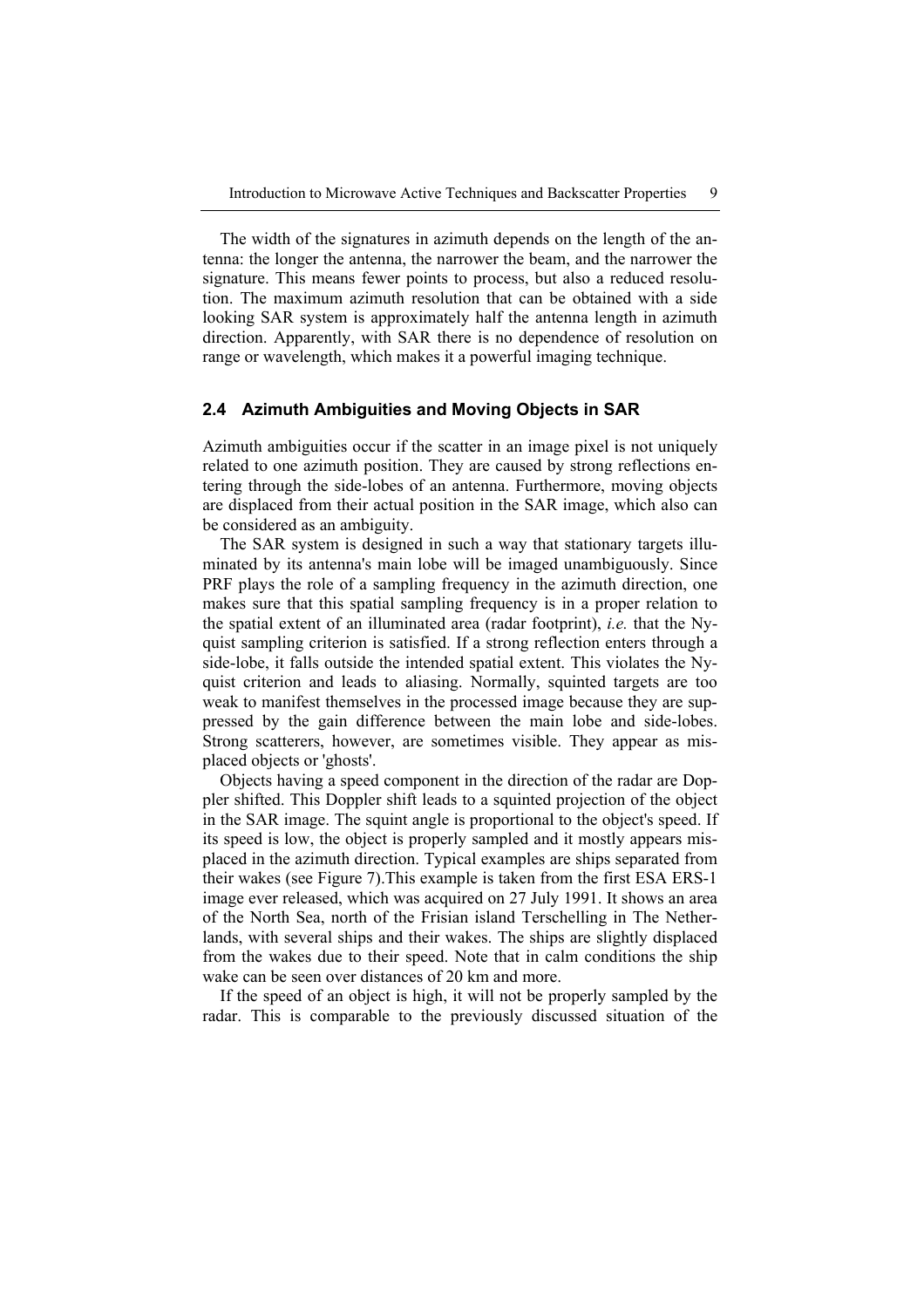squinted object that entered through a side-lobe. In this case, the object will be smeared and is no longer visible in the SAR image.



**Fig. 7.** First (false colour) ERS-1 image of ship wakes in the North Sea near Terschelling, The Netherlands. © ESA 1991.

# **2.5 Polarimetric SAR**

The single quantity measured by a radar is the strength of the backscatter. In remote sensing this quantity is used in many ways to obtain quantitative information from the sea. Sometimes more information about scattering mechanisms, shape and structure can be obtained by combining measurements from various polarisations. This can be achieved by a polarimetric SAR. Such a radar has two receiving antennas, which receive the vertical and the horizontal polarisation, respectively.

The transmitter alternatively sends out vertically and horizontally polarised waves. Consequently, all four polarisations (HH, HV, VH, VV) and their phase differences are measured and recorded in a scattering matrix. This matrix is the starting point for polarimetric analysis. Note that the information content of a polarimetric radar is four times the amount of a normal radar. Hence, the data stream is a challenge.

The polarimetric technology is nowadays also available on some satellite radar systems. The measurement of the cross polarised components is a challenging task, as the signal level is approximately a factor 10 smaller than the co-polarised. For this reason and also to limit the amount of data,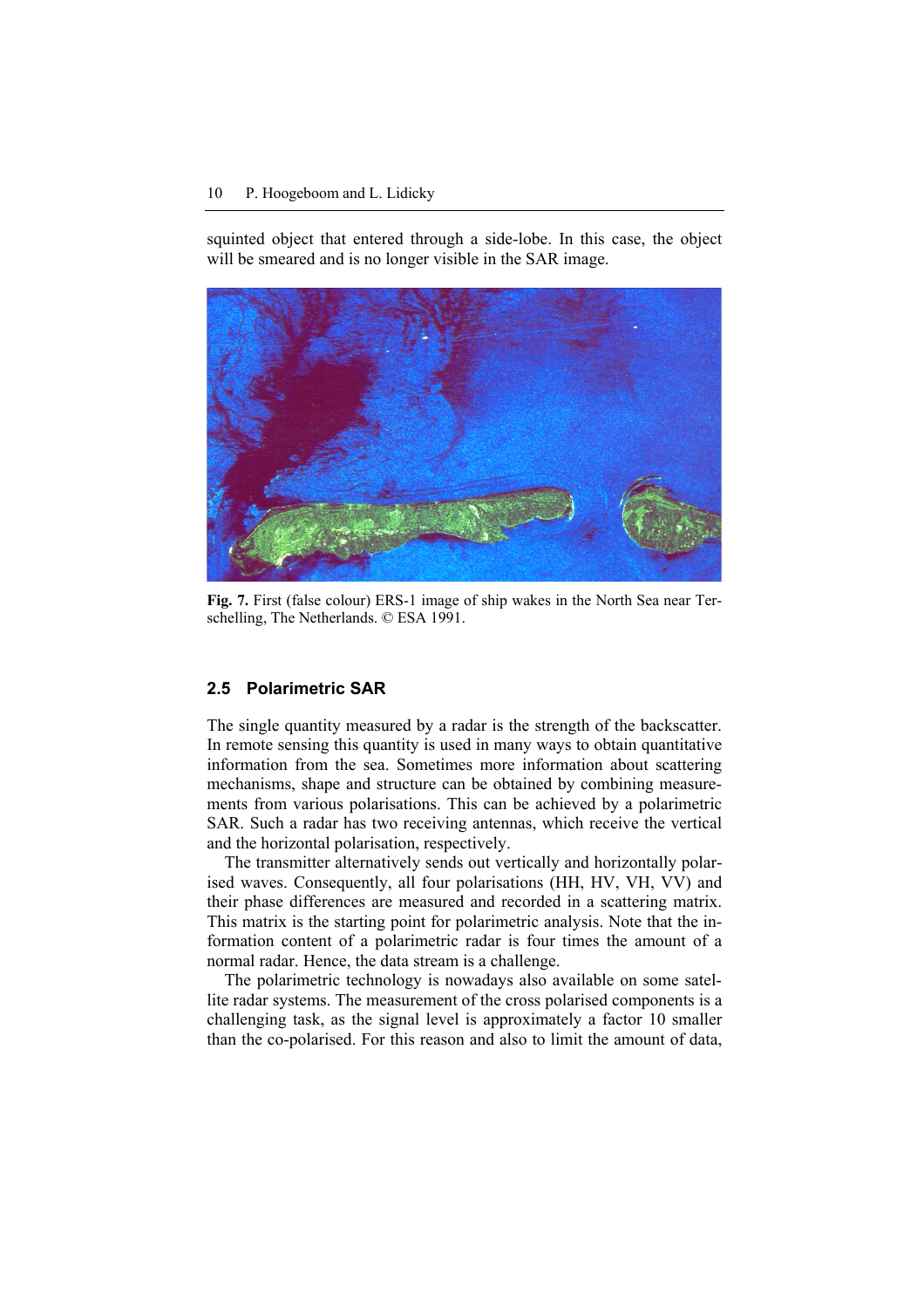some polarimetric modes are limited to a subset of the scattering matrix, for example HH, VV and their phase difference, or one cross polarisation (in theory HV equals VH) and one co-polarisation.

## **3. Radar Backscatter**

Microwave reflections are different from optical reflections, which the human eye is experienced in interpreting. Radar backscatter is often presented as an image and may at first glance resemble an optical picture, but it is not. If the interpreter does not realise this, the interpretation may be erroneous. In understanding microwave reflections, the wavelength should be taken into account. The relative size of the scatter cells (shapes and structures, relative to the wavelength) on an object determines the reflection behaviour, apart from conductive and dielectric properties. A scratched mirror is useless for reflecting an optical image. However, radio waves with a wavelength 1000 times longer will not be influenced by the scratches and will be reflected as if the mirror was perfect. Figure 8 illustrates several surface scattering situations, from forward scattering, occurring on smooth surfaces, to omni-directional scattering on rough surfaces.



**Fig. 8.** Surface scattering mechanisms for smooth, slightly rough and rough surfaces.

#### **3.1 Scattering Definitions**

Microwave scattering from objects may occur in various forms. The properties of the object determine what type of reflection occurs. A distinction can be made between single point target reflection, multiple-points reflection, also known as extended or surface scattering, and volume scattering. In discussing sea surfaces, the dominant scattering type is surface scattering, as the electromagnetic wave does not penetrate into the water. Ships, buoys and other objects in the sea will contribute target reflections consisting of one or more point targets. Depending on wavelength, sea ice can be penetrated by microwaves. In this case, not only surface scattering is im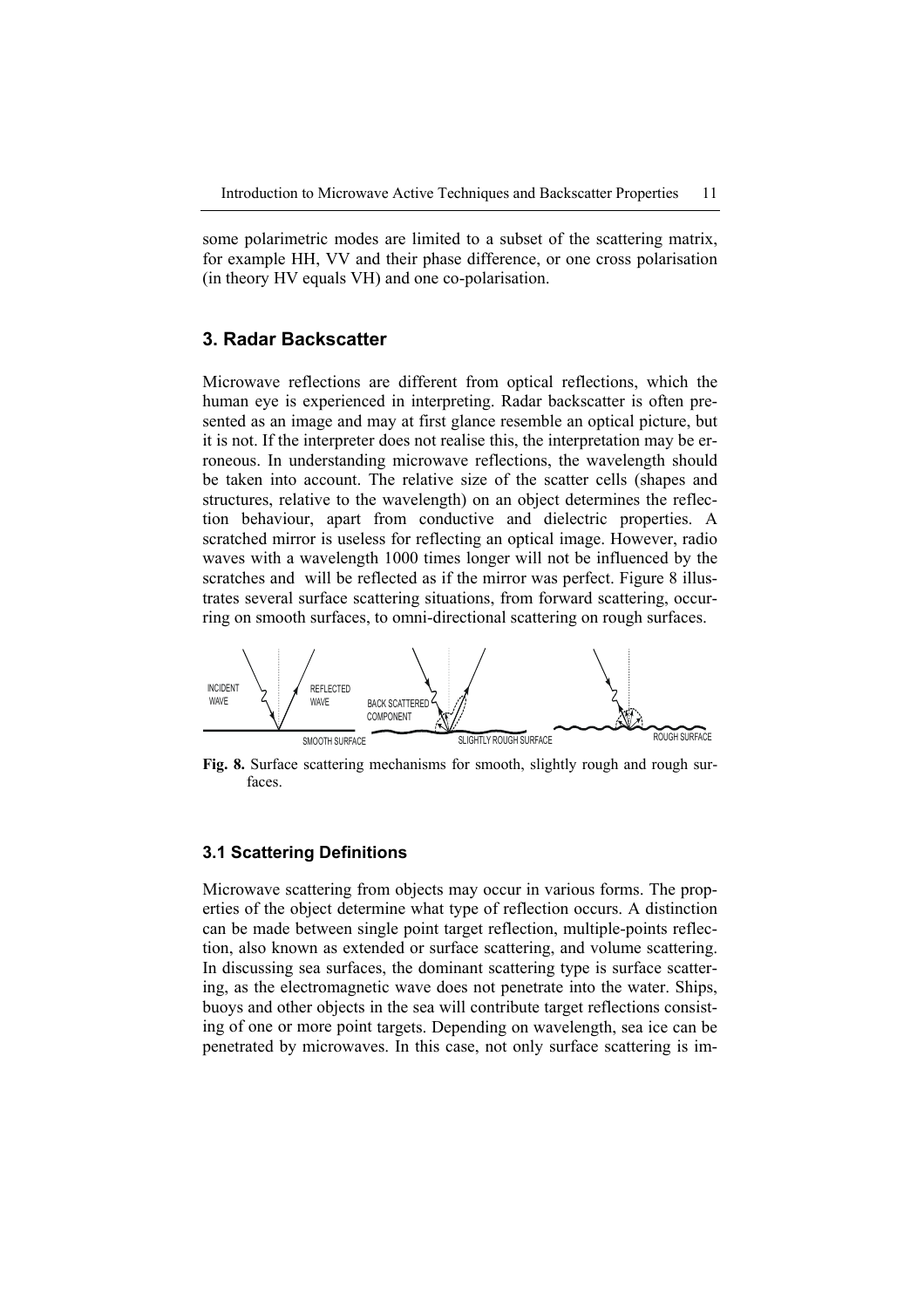portant, but also the volume scattering from the volume that is illuminated by the radar radiation.

#### *3.1.1 Radar Cross-Section*

Consider the well known radar equation

$$
P_{rec} = P_{tr} \frac{G^2 \lambda^2}{(4\pi)^3 R^4} \sigma \tag{3}
$$

where  $P_{rec}$  is received power,  $P_{tr}$  transmitted power, G the antenna gain, and  $\lambda$  the radar wavelength.  $\sigma$  stands for the radar cross-section. It is measured in square meters. The radar cross-section of an object can be thought of as the area of a perfectly conducting sphere that would give rise to the same level of reflection as observed from the object. Radars for remote sensing applications are usually calibrated in such a way that their outputs are radar cross-section numbers. For reasons of large dynamic range, the numbers are often given in decibels. This logarithmic compression reduces the dynamic range and enables easy calculations.

#### *3.1.2 Sigma Naught for Surface Scattering*

A reflecting surface can be thought of as a collection of point targets.



**Fig. 9.** Definition for ground referenced and radar beam referenced radar backscatter coefficients.

The radar backscatter per unit area of this surface is known as sigma naught or  $\sigma_0$ . It is a dimensionless quantity, indicating the radar crosssection in square meters per square meter earth surface. This results in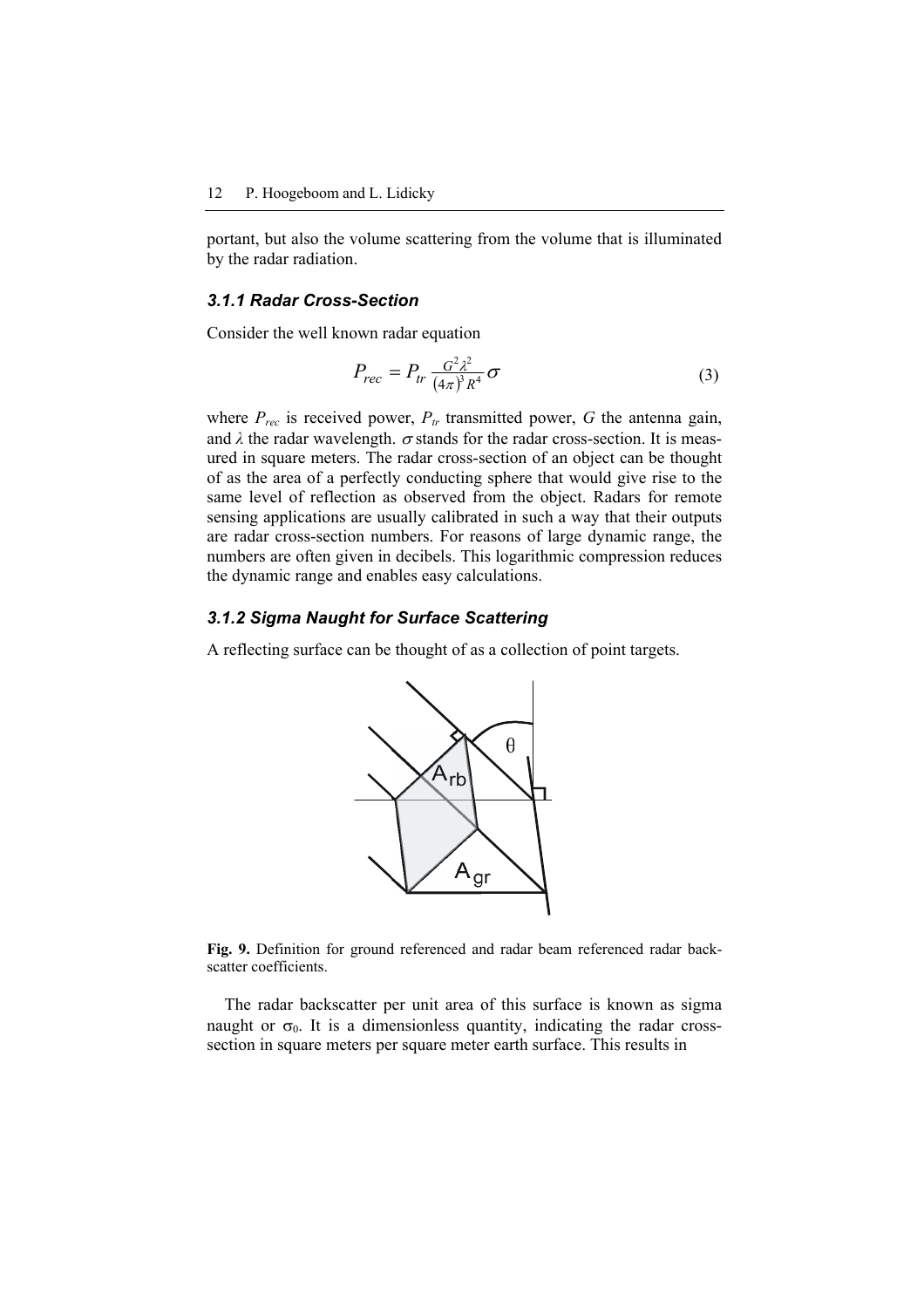$$
\sigma_0 = \frac{\sigma}{A_{gr}} \tag{4}
$$

where  $A_{gr}$  is the resolution cell projected on the ground (Figure 9).  $\sigma_0$  is mostly used with satellite systems. For sea skimming systems like ship radars another definition is sometimes used, based on the cross section of the radar beam  $A_{rb}$ , rather than the illuminated ground area  $A_{gr}$ . The backscatter coefficient  $\gamma$  can be easily related to  $\sigma_0$ :

$$
\gamma = \frac{\sigma_0}{\cos \theta} \tag{5}
$$

### **3.2 Speckle**

Objects that have a larger size than the resolution of the radar will deliver several smaller reflections to the radar, which are then combined in the radar system into one reflection. Such reflections will possess special properties. The individual reflections are combined in amplitude and phase, known as coherent addition.

Two reflections with equal amplitudes, but opposite phase, will cancel each other out. If the reflections are in phase, the amplitude will double. Phase changes are largely due to small distance variations between the scattering object and the radar antenna. A moving sea surface gives rise to many phase changes. The radar reflection will show a continuously changing behaviour in amplitude and phase. This effect is known as speckle or clutter and should be separated from the mean radar backscatter value.

## **3.3 Sea Backscatter**

Several mechanisms contribute to the radar backscatter of the sea. The main effect is Bragg reflection. The backscatter level is influenced by wind, waves, currents and surface slicks, like oil pollutions or natural slicks. Other important effects are the angular dependence of radar backscatter, the dependence on wind speed and wind direction, and on polarisation. Finally, the moving sea surface decorrelates rapidly. Any coherent radar measurement process like SAR image formation will be hampered by the decorrelation. Nevertheless, many interesting features can be observed in the seas, especially in the European seas. These seas possess many delta areas with strong tidal currents and areas with layered structures of saline and fresh waters or water masses of different temperatures.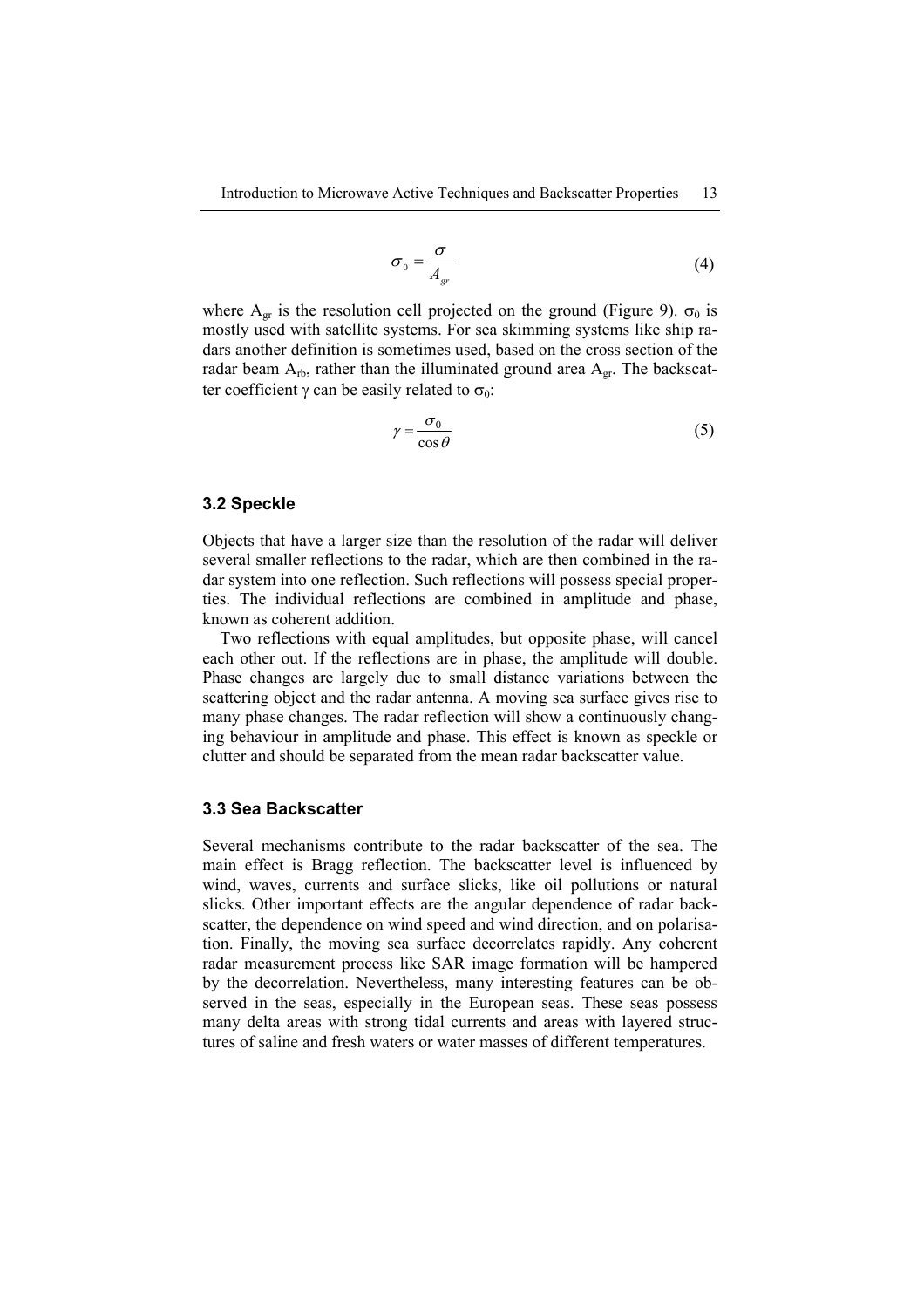## *3.3.1 Bragg Scattering*

Bragg scattering is a resonant scattering mechanism, originally discovered and described by Bragg in 1913 for X-ray reflections from molecular grates in solid materials. The same mechanism is responsible for radar reflections on wind-generated short gravity-capillary waves. These waves can have wavelengths in the mm to dm range and increase to longer waves as a function of the fetch of the wind over the surface. The reflections are combined in the radar antenna. At this point, a coherent (amplitude and phase) addition of the reflections is performed. Those reflections that are perfectly in phase will lead to a high amplitude. All other reflections are cancelled out Figure 10 depicts the geometry.



Fig. 10. Bragg resonant scattering on sea waves.

Electromagnetic waves with a wavelength  $\lambda_R$  fall onto the surface at an incidence angle  $\theta$ . Capillary waves with a wavelength  $\lambda_B$  fulfil the resonance condition if

$$
\frac{\lambda_R}{2} = \lambda_B \sin \theta. \tag{6}
$$

Note that the radar wave will travel to the water surface and back, doubling the travelled distance, hence the factor 2. Wind is needed to image the ocean surface, because without the short gravity-capillary waves the surface will not be visible in the radar image.

## *3.3.2 Wind Dependence*

The radar backscatter level depends on the wind speed, because the spectral density for the Bragg resonant wave is related to the wind speed and the radar backscatter in turn is related to this spectral density. Consider a case where the radar is looking upwind and at a constant incidence angle. In this situation, a nearly perfect linear dependence is found between the radar reflectivity in dB (logarithmic scale) and the logarithm of the wind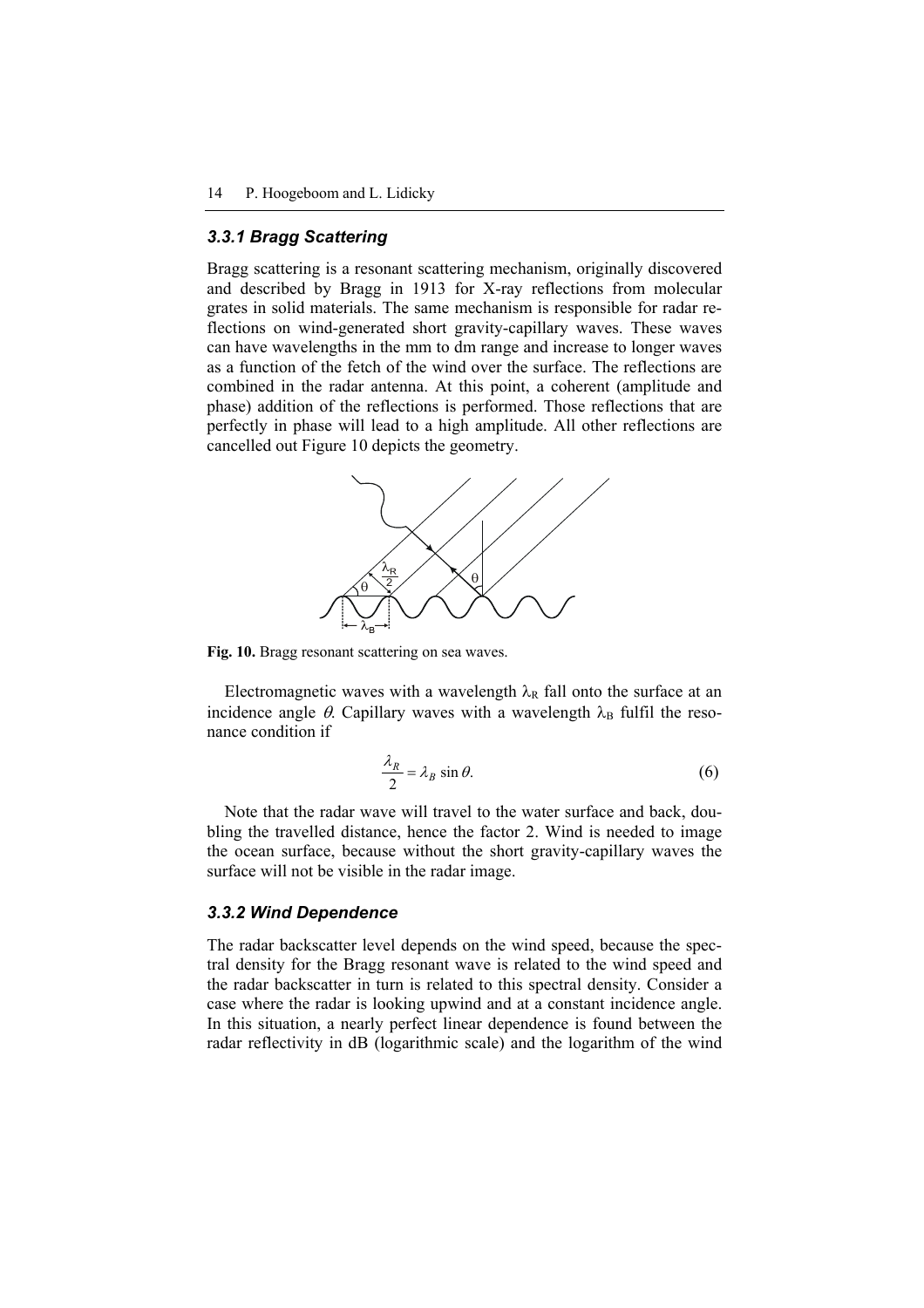speed. The absolute value of the reflectivity depends on radar parameters, like polarisation and radar frequency, and on the viewing geometry.

## *3.3.3 Incidence Angle Dependence*

The generalized radar backscatter dependence on incidence angle for moderate wind speeds is shown in Figure 11. The theoretical Bragg curves are shown. For extreme incidence angles (near nadir and near grazing), the Bragg resonant scattering mechanism is dominated by other effects.



Fig. 11. Radar backscatter versus incidence angle for moderate wind speeds.

Specular reflections occur from  $0^{\circ}$  (nadir reflection) to  $30^{\circ}$ . The upper value is in line with the maximum wave steepness of  $60^\circ$ . This stems from the fact that normal sea waves, fulfilling Stokes laws, exhibit a minimum crest angle of 120°. If this value is exceeded, the wave will break, which leads to strong spikes in the radar signal at large incidence angles, *i.e.*  $80^\circ$ to 90° (near grazing). In this angular region, multipath effects and shadowing occur as well. The average backscatter coefficient strongly reduces when the incidence angle approaches  $90^\circ$  or grazing.

## *3.3.4 Polarisation Dependence*

The conductive and dielectric properties of seawater lead to a distinct behaviour of the radar backscatter for various polarisations. The polarisation of an electromagnetic wave (Horizontal or Vertical) indicates the plane of the electric field of the wave.nIn the specular region  $(0^{\circ} - 30^{\circ})$ , there is no noticeable difference between horizontal and vertical radar wave polarisation. In the Bragg dominated region  $(30^{\circ} - 70^{\circ})$ , the vertical polarisation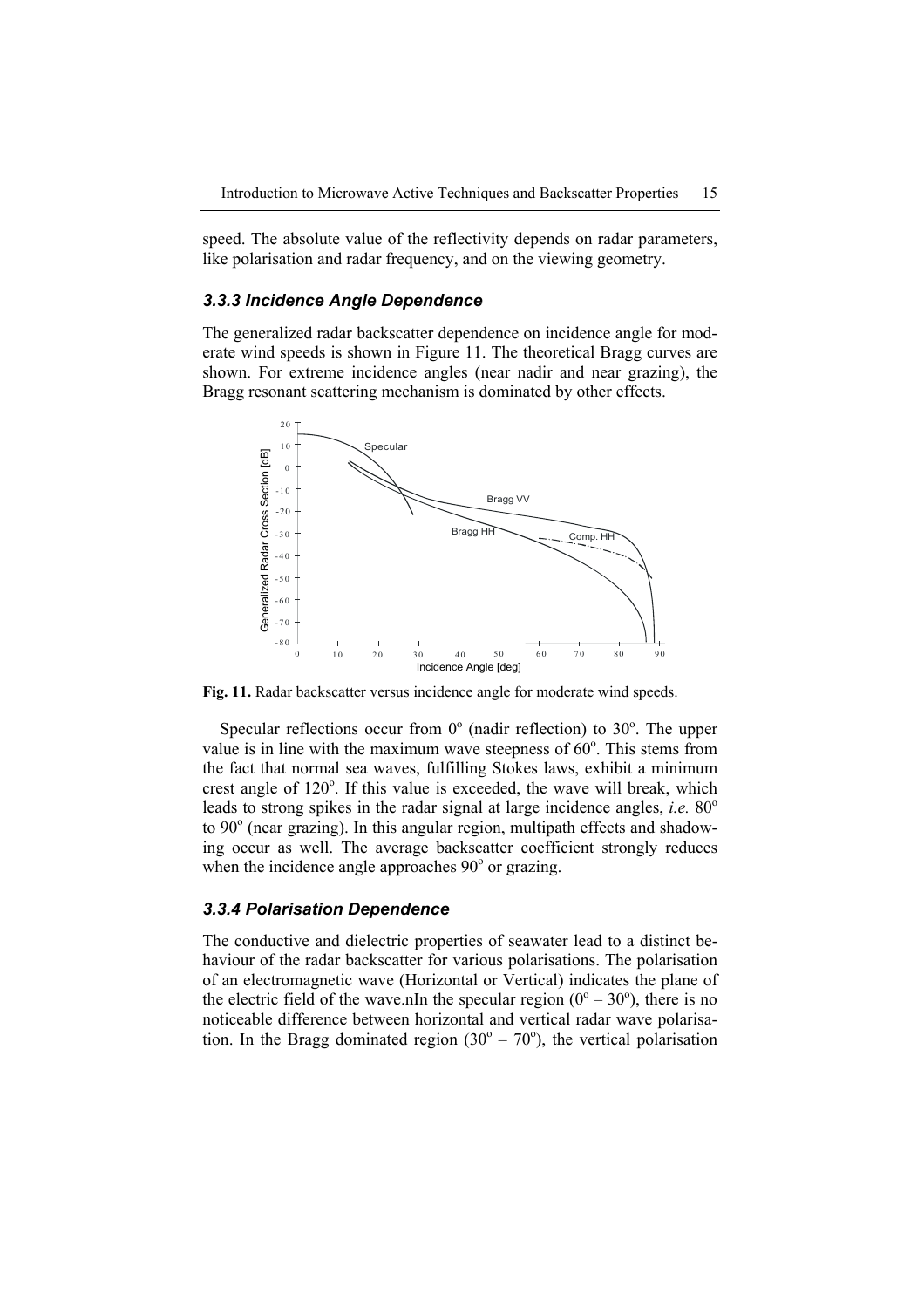yields a stronger return signal. However, sea spikes and breaking waves generate strong returns at horizontal polarisation. At larger angles, above  $60^\circ$ , these effects dominate the Bragg scattering as indicated by the dashed line in Figure 12. This line is based on composite models. At extreme angles near grazing, a cross-over occurs and the horizontal polarised signal is stronger than the vertical polarised Bragg scatter.

#### *3.3.5 Decorrelation*

When the radar return signal from a single resolution cell is monitored over some time, one may observe random variations in amplitude and phase, leading to incoherency of the time series. This decorrelation effect is of particular importance for SAR systems, as they achieve a high resolution by combining measurements from various antenna positions along a straight track during the SAR aperture time. If this aperture time exceeds the decorrelation time, the SAR image may not achieve the expected resolution in azimuth (antenna flight) direction. In radar range direction, the resolution is not altered. As a consequence, waves are sometimes not well imaged. They can be slightly rotated, broken up or blurred. Typical decorrelation times for the sea surface are  $10 - 100$  millisecond, depending on sea state, radar frequency and incidence angle. SAR aperture times vary with systems, resolution and observation distance. Typical values are 50 milliseconds to 1 second for satellite SAR systems.

#### **3.4 Wind Vector Determination**

Radar can be used to determine the wind vector over open seas, *i.e.* away from the coast. There are various methods, based on SAR, radar altimetry and wind-scatterometry. The latter is the usually applied and most accurate method. It is based on the measurement of wind speed and wind direction using a multi-beam radar instrument.

The radar backscatter level not only depends on wind speed, but also on wind direction with respect to the radar look direction. Figure 12 shows the general azimuth dependence. At upwind (the radar looks into the wind), the highest backscatter occurs. Downwind values are also high, but slightly lower than the upwind value. At crosswind positions, minima occur in the curve. A 3 beam scatterometer, as used by ESA on their satellites, with a 45<sup>°</sup> azimuth angle separation between the beams, is a good solution to determine the wind vector, even though an 180<sup>°</sup> ambiguity may occur, e.g. between the 2 crosswind positions in Figure 12. Such ambiguities can be resolved from a regional wind field analysis.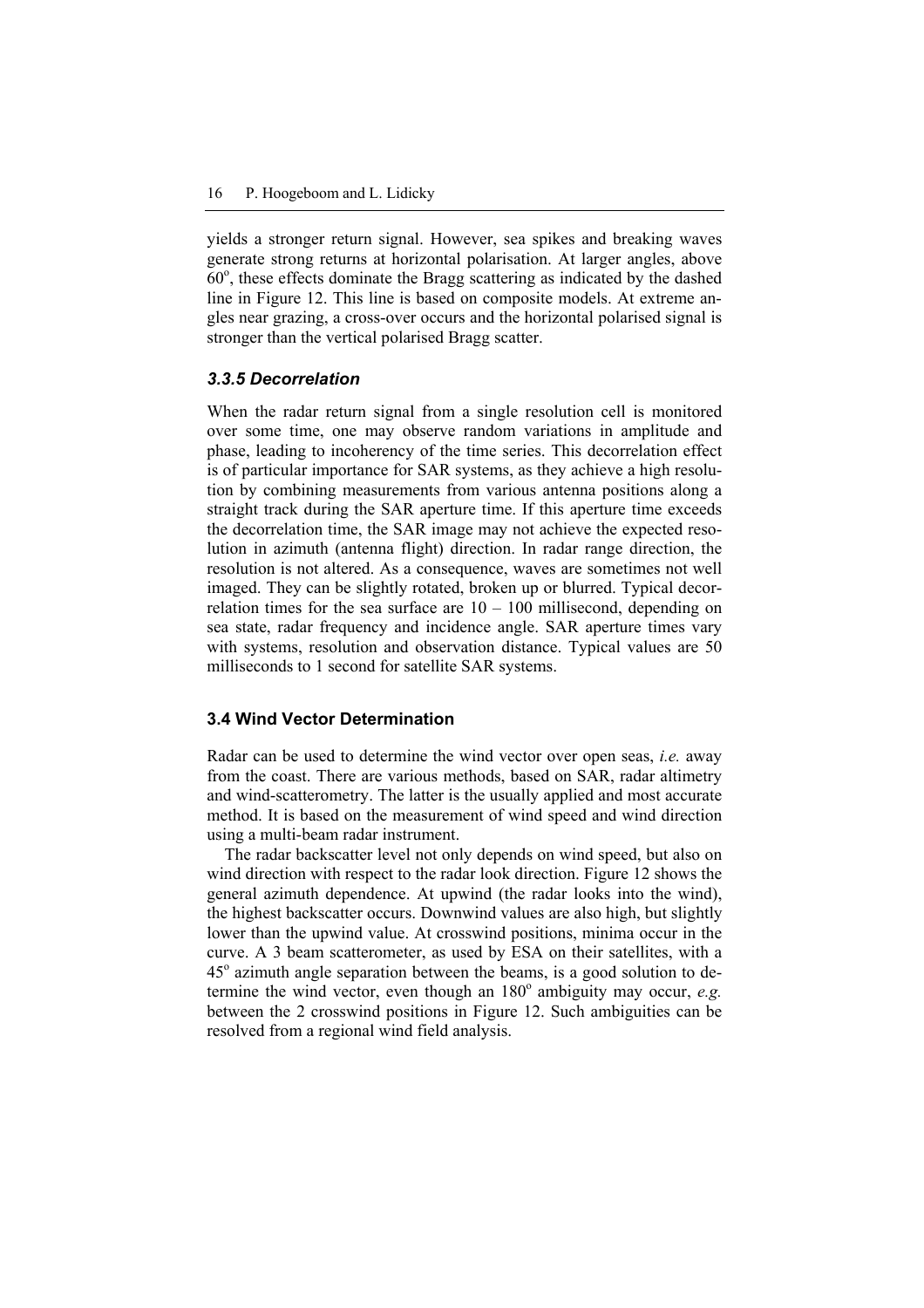

**Fig. 12.** Azimuth dependence of radar backscatter for the sea surface.

## **3.5 Modulation Processes**

The wind generated Bragg waves are easily influenced by external factors like sea waves, bottom topography, slicks and precipitation. This modulation leads to their visibility in SAR images. The ocean wave imaging and bottom topography visualisation will be discussed.

#### *3.5.1 Long Gravity Waves*

Long gravity sea waves introduce several modulation effects in the radar backscatter, leading to a generally good visibility of such waves in radar images. The main effects are slope modulation and hydro-dynamical modulation. Slope modulation is caused by the change of the local incidence angle of the radar wave due to the local ocean wave inclination. The effect depends on the average incidence angle. This modulation effect has a strength in the order of a few dB.

Hydro-dynamical modulation is caused by the motion of the surface due to the passing sea waves. This motion will lead to a stretching and straining of capillary wave fields, thereby modifying their amplitudes and thus the radar backscatter. Furthermore, this motion of the surface may lead to Doppler velocity shifts in the radar signal, which can lead to a non-linear mapping of the sea wave in the radar image. The effect can be compared to the displacements of ships from their wake due to their velocity.

#### *3.5.2 Bottom Features*

Coastal seas with limited depth and delta areas can express bottom features under certain conditions in the radar image, even though the radar wave does not penetrate into the water. These effects were first discovered in